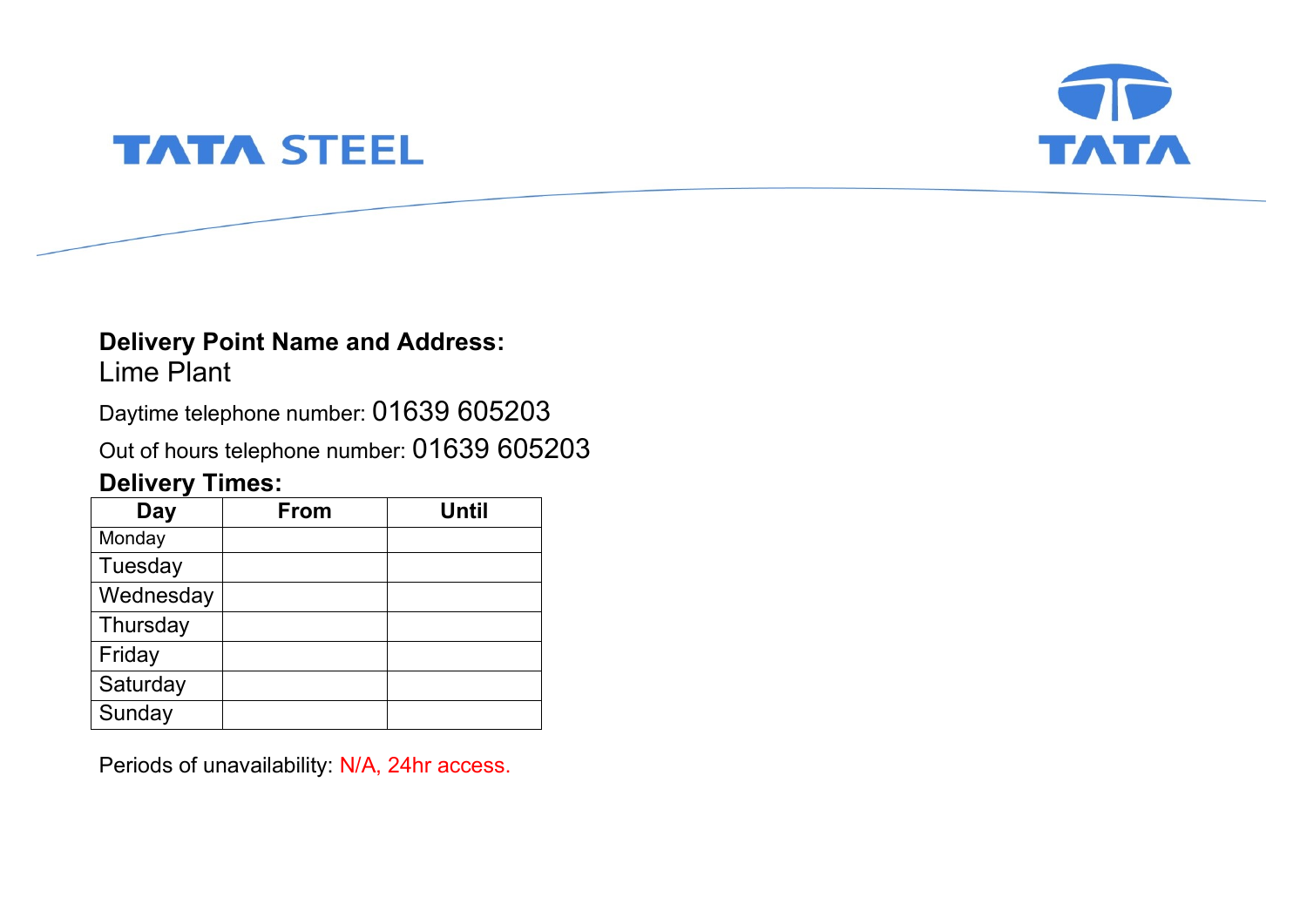## **PPE requirements**:



Additional PPE requirements: Goggles for Lime/dolomet tipping.

### **Reporting Arrival:**

Who / where should the driver report to on arrival to the site? Bunker man in portacabin.



Are there any parking or vehicle waiting restrictions? Vehicles to park in a queue on the ramp.

## **Discharge Points:**

What is the site speed limit? 5mph

Do any 'one way' systems operate on your site that a delivery driver should be aware of? Vehicles are to form a queue on the ramp to the hopper discharge point.

Is the Delivery Point INDOORS or OUTDOORS? Outdoors

Is reversing required? Yes, into position in front of the hopper discharge point.

If yes, who provides the Banksman / how can they be contacted? Banksman not required.

What is the method of unloading? E*.g., Forklift truck, Overhead Gantry Crane* Truck tipping.

Where should the driver be positioned during unloading? Driver to report to the Lime Plant bunker man on arrival and then is to remain in his cab with his seatbelt on throughout the tipping operation while the tipper body is raised.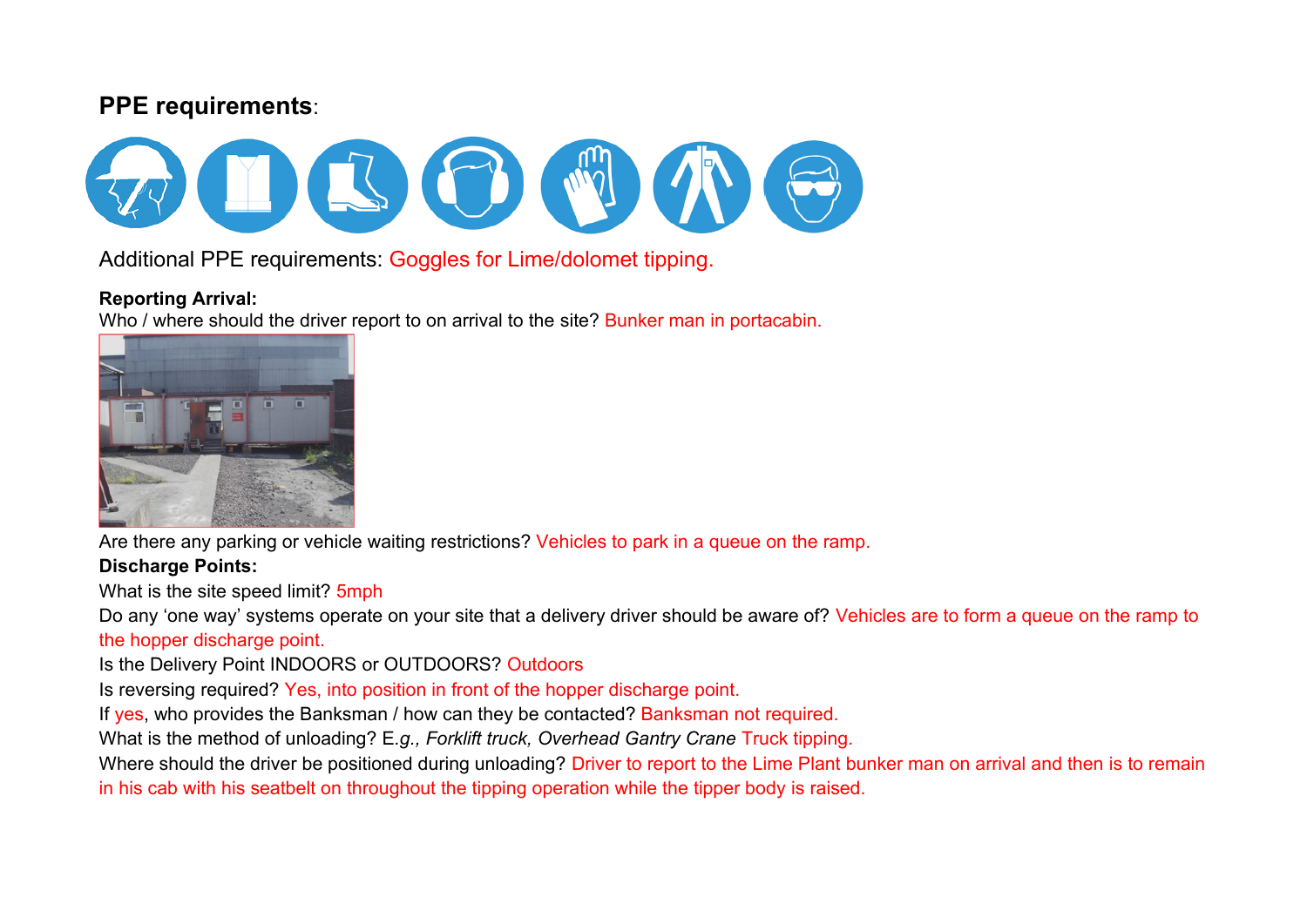

**Site Limitations:** Max product weight? N/A Max vehicle height? m Max vehicle length? N/A Max vehicle width? N/A **Additional Information:**

Is there any additional information that a driver would need to safely tip at your site?

### **Tipping:**

Vehicle must be fitted with an active audible and visual Tipper Alarm in accordance with HSS-24.

Only one vehicle is to tip at any one time

On arrival at the Lime Plant, you must report to the Lime Plant Control room, sign that you have read, understood and will follow local safety rules then await authorisation to tip.

Ensure the trailer is on even ground for tipping:

### **Error! Objects cannot be created from editing field codes.**

You must remain in the cab with your seat belt on during the tipping operation and only leave the cab when the tipper body is in the lowered position. Following the tipping operation, drive forward safely away from the Hopper to close the tailgate and brush any excess Lime remaining in the trailer out and shovel into the Hopper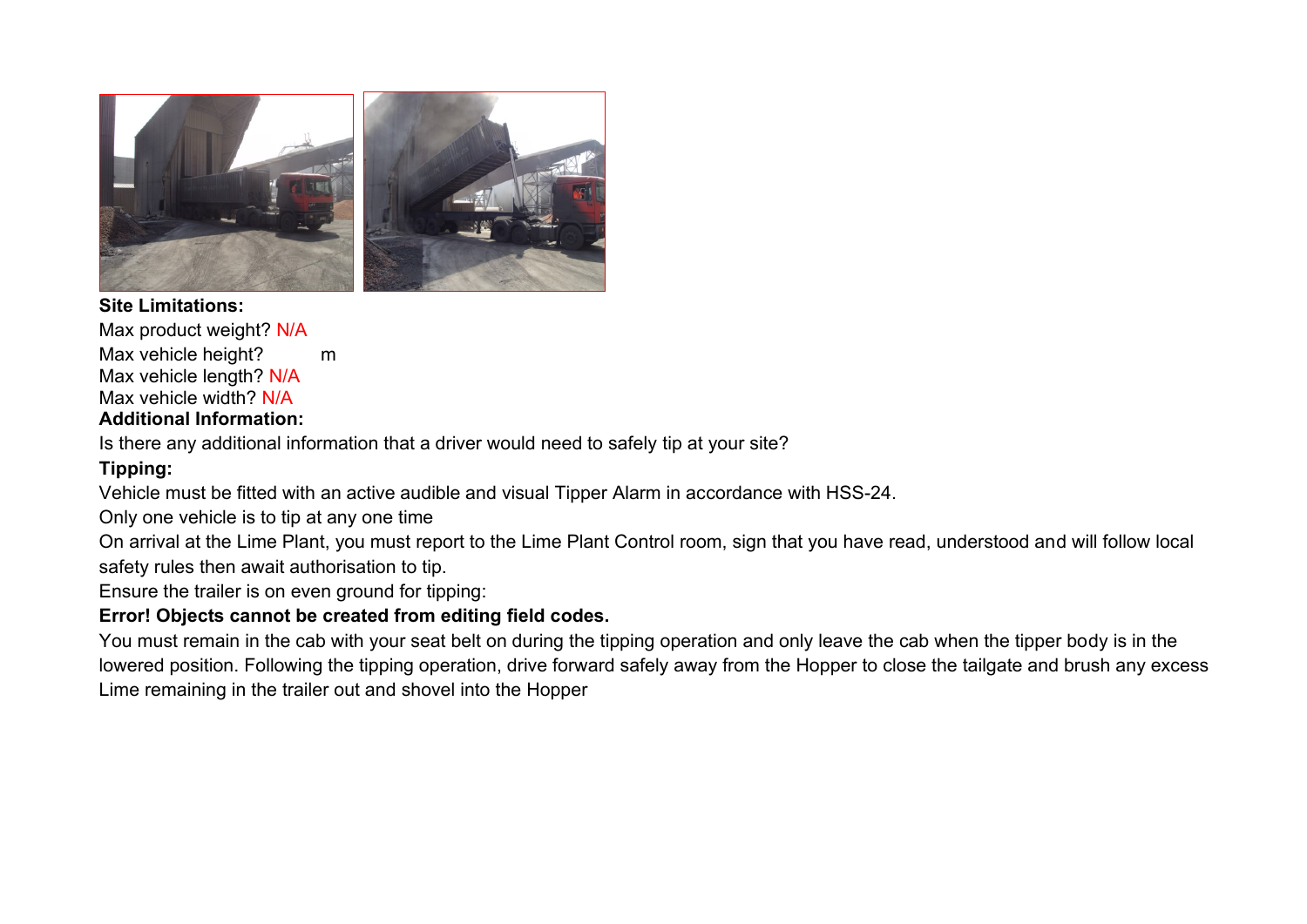# **Map of Route:**

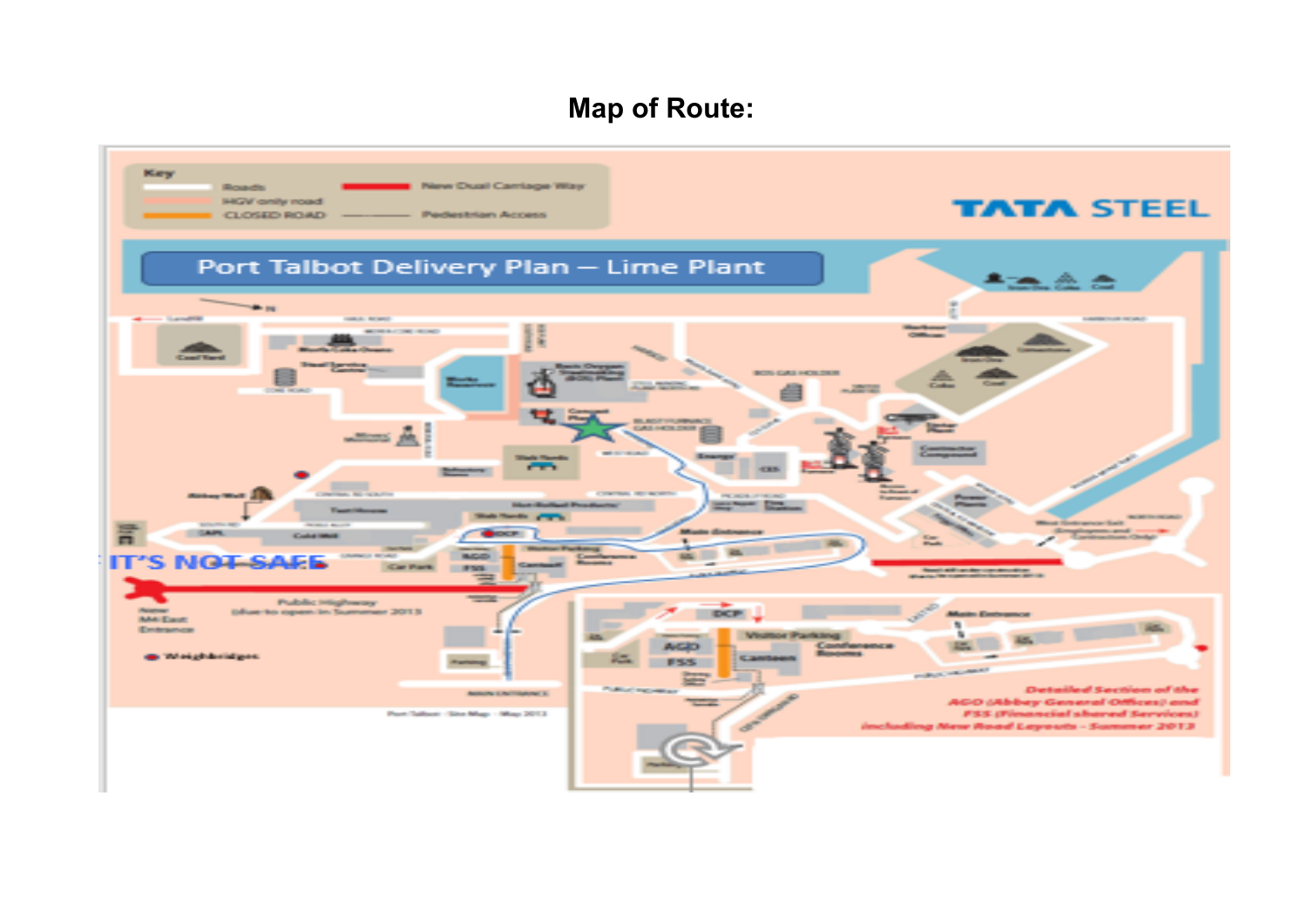

# **Tipping Location Risk Assessment**

| Location name: TATA Steel - Port Talbot – Lime Plant |                                                                                   |  |  |  |  |  |  |  |  |  |
|------------------------------------------------------|-----------------------------------------------------------------------------------|--|--|--|--|--|--|--|--|--|
| <b>Address:</b>                                      | <b>Abbey Works</b><br><b>Port Talbot</b><br><b>South Wales</b><br><b>SA13 2NG</b> |  |  |  |  |  |  |  |  |  |
|                                                      | Date of Assessment: 17/08/2020                                                    |  |  |  |  |  |  |  |  |  |
|                                                      | <b>Assessor's name: Ben Smith</b>                                                 |  |  |  |  |  |  |  |  |  |
| Assessor's Signature: Ben Smith                      |                                                                                   |  |  |  |  |  |  |  |  |  |
|                                                      | <b>Position in Company: Vehicle Standards Officer</b>                             |  |  |  |  |  |  |  |  |  |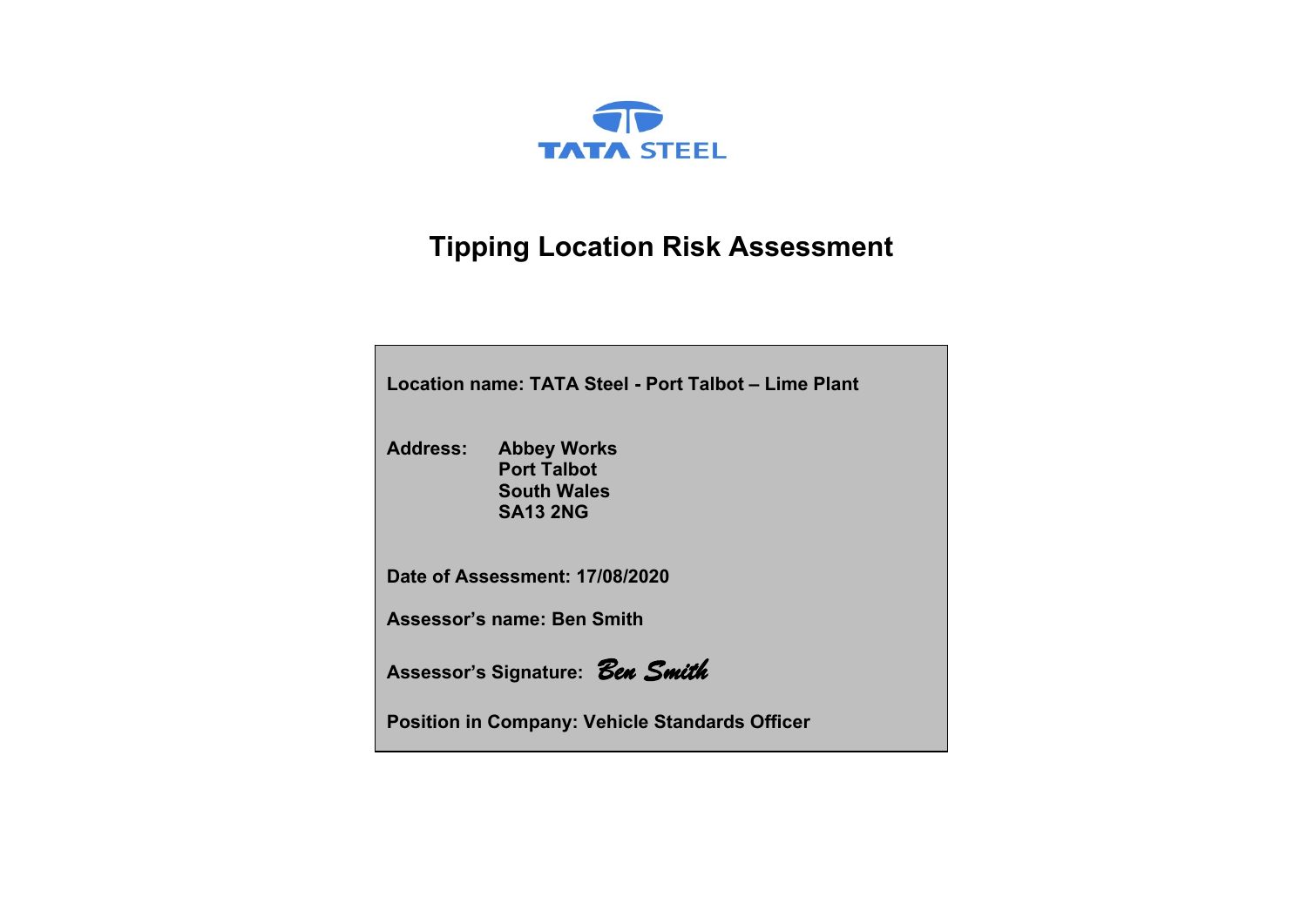### **Guidance Notes for Completion of Risk Assessment**

#### **1. Identify the Hazard and who is at risk (columns 1 &2)**

- − Walk around the workplace and list the hazards that may cause harm during normal work activities. Take into account any Occupational/Environmental Hazards and use a selection of people at the location to help provide information and/or assistance in completing the risk assessment.
	- − Consider the number of people involved, their awareness of hazards, training and physical capability. (Remember that other people could be affected by the actions of our employee(s) whilst carrying out their duties)

#### **2. Quantify the Risk. Prior to control measures being introduced, you should consider the following:**

- − Using the numerical guide in the *Likelihood/Severity Matrix* below, indicate what the **likelihood** of the injury would be if the hazard were to cause an accident and put the
	- corresponding number in the third column. Now consider the **severity** of an injury using column four.
	- − In column 5, Multiply out the Likelihood and Severity numbers to give the hazard identified a risk rating.
	- − Based on your findings, you will now need to evaluate controls to minimise the risk and reduce the risk rating.

#### **3. Evaluate the controls required**

- − What are the control measures in place already to control the hazard/risk identified? Include these in column 6
- − Question is there sufficient safety signage? Remember if you cannot eliminate the risk altogether you will need to control or reduce the risk so that harm is unlikely.
	- − Write down any recommendations for further controls/training required.
- − Introduce safe systems of work where necessary and identify any training requirements associated with such systems. Personal Protective Equipment should be considered as a last resort. Remember to assign responsibility for control measures/actions to be taken and when these should be completed (columns 8 & 9)
	- − Taking into consideration control measures applied, re-evaluated Likelihood and Severity rates should be added in rows 10-12.

### **4. Record your findings**

− Ensure that identified risks and controls in place are incorporated into the assignment instructions. Sign and date the risk assessment, specifying a review date for re-assessment.

### **5. Monitor and review**

- − Ensure a copy of the Risk Assessment is placed on the customer file and saved in relevant electronic file locations and that all personnel affected are made aware of the assessment and have signed their acknowledgement.
	- − Ensure that any identified additional health and safety training is completed and placed on the officers P File.
- − Monitor the assessment and review/re-assess if the assessment becomes invalid, an incident occurs on site, there are personnel changes or as new legislation dictates.

| Likelihood (L) |            |     |                | Severity (S)                           |                                                                                            |
|----------------|------------|-----|----------------|----------------------------------------|--------------------------------------------------------------------------------------------|
|                | Freauentlv | . ප | Fatality       | Permanent environmental impact         | System loss, business interruption, significant impact to brand image and/ or stock damage |
|                | Probable   |     | Major RIDDOR   | Potential long term detrimental effect | Major non-compliance with EHS laws/regulations                                             |
|                | Occasional |     | 7 Day + RIDDOR | Reversible with corrective action      | Major non-compliance with Standards                                                        |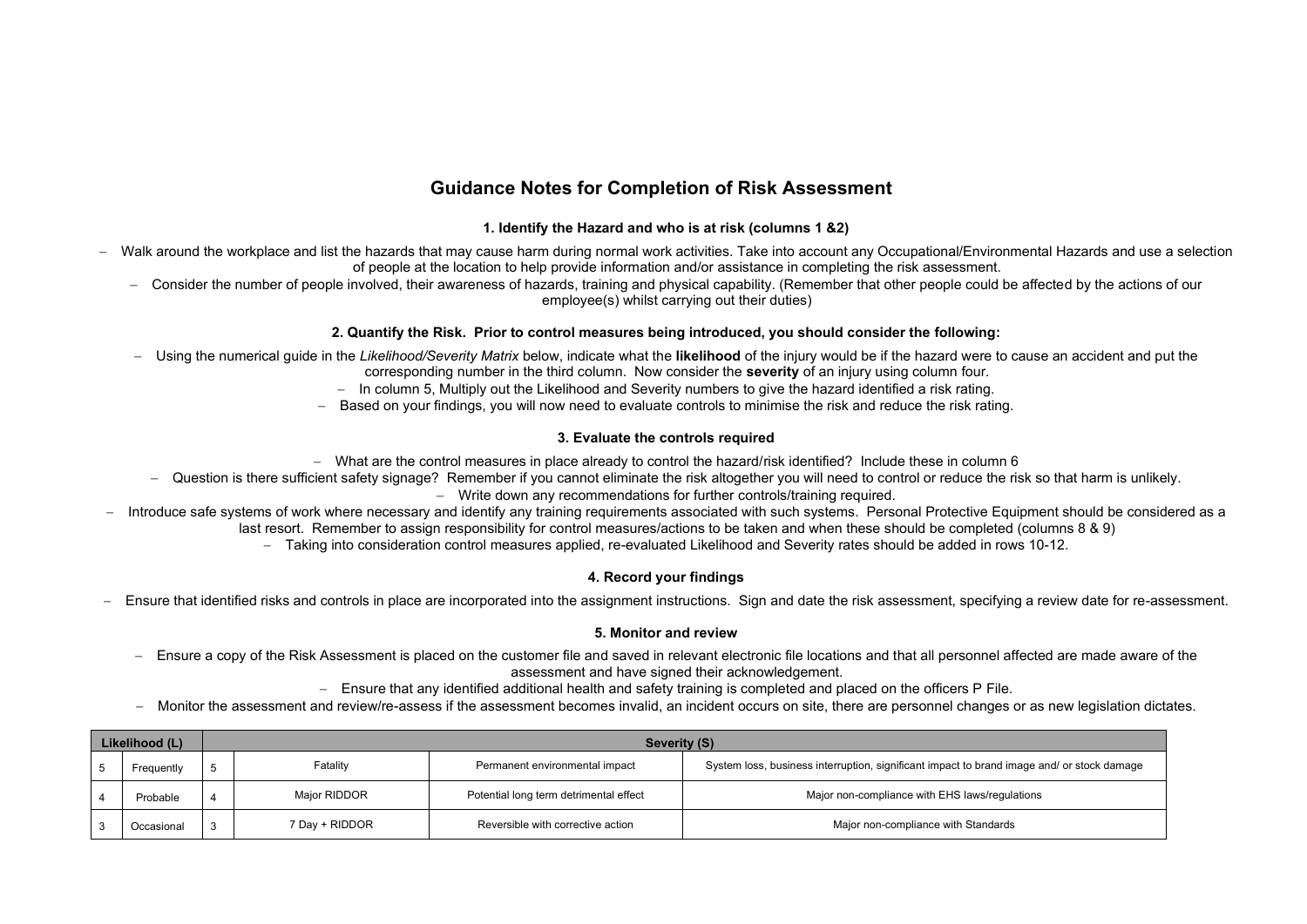| <b>Site Name</b> |  | <b>TATA Steel-Port</b><br>Talbot                                   | <b>Tipping Area Assessed</b>            | <b>Lime Plant- Including Ramp</b>                                        | <b>Date</b> | 17/08/2020 |  |  |
|------------------|--|--------------------------------------------------------------------|-----------------------------------------|--------------------------------------------------------------------------|-------------|------------|--|--|
| Improbable       |  | No treatment injury                                                | Negligible environmental impact         | Administrative non-compliance with operational requirements              |             |            |  |  |
| Remote           |  | Occupational Injury/ Illness/ Medical<br>Treatment/ First Aid Case | Reversible with minor corrective action | Minor non-compliance with EHS laws/regulations, operational requirements |             |            |  |  |

| <b>Identified Hazard</b>                                                                     | Who may be                                      |   | <b>Risk before</b><br><b>Controls</b> |                       | Controls already in place (include                                                                                                           | Any further                                                                  | <b>Actioned by</b> | <b>Completion</b> |                | <b>Risk after</b><br><b>Controls</b> |                |
|----------------------------------------------------------------------------------------------|-------------------------------------------------|---|---------------------------------------|-----------------------|----------------------------------------------------------------------------------------------------------------------------------------------|------------------------------------------------------------------------------|--------------------|-------------------|----------------|--------------------------------------|----------------|
|                                                                                              | at risk?                                        | L | S                                     | <b>Total</b><br>(LxS) | <b>Personal Protective Equipment)</b>                                                                                                        | controls required                                                            | (Name/Dept.)       | <b>Date</b>       | L              | S                                    | Rate           |
| <b>PPE Requirements</b>                                                                      | Anybody<br>making a<br>delivery in<br>this area | 3 | $\overline{4}$                        | 12                    | PPE is required to complete a delivery in<br>this area                                                                                       | Clear signage to be<br>placed in area where<br>delivery will be<br>conducted | Local Area         | 01/11/2020        | 3              | 2                                    | 6              |
| Height Restriction-<br>Unprotected<br>Overhead<br>Pipework                                   | Driver of<br>vehicle                            | 3 | 4                                     | 12                    | No Height Restriction is in place on the<br>Entrance to the Lime Plant Ramp where<br>overhead pipework is at minimum 4.5m                    | <b>Height Restriction</b><br>barrier to be installed                         | Local Area         | 01/11/2020        | $\overline{2}$ | $\overline{2}$                       | $\overline{4}$ |
|                                                                                              | Damage to<br>Overhead<br><b>Pipework</b>        | 4 | 4                                     | 16                    | A height restriction barrier is in place at<br>the entrance to West Road but<br>measures 7m (higher than lowest point<br>on Lime Plant Ramp) | for Lime Plant Ramp                                                          |                    |                   |                |                                      |                |
| Slips, Trips & Falls-<br>Lime Plant Ramp<br>covered in debris<br>and is slippery<br>when wet | Anybody<br>making a<br>delivery in<br>this area | 4 | 4                                     | 16 <sub>1</sub>       | There is no designated walkway in place<br>at the Lime Plant. The ramp is slippery<br>when wet and has loose material under<br>foot          | Designated walkway<br>to be introduced                                       | Local Area         | 01/11/2020        | $\overline{2}$ | $\overline{2}$                       | $\overline{4}$ |